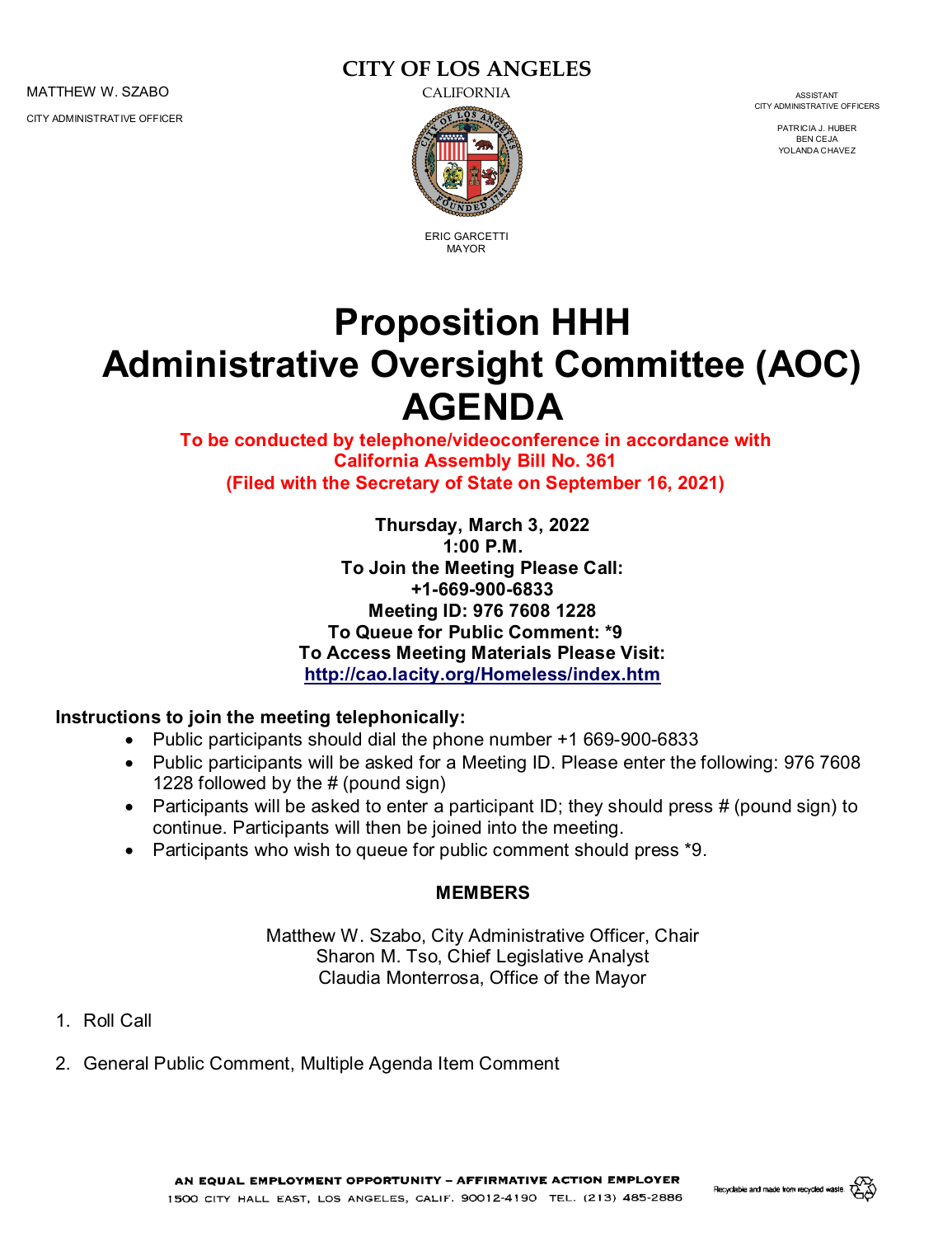- 3. Approval of the Minutes for the February 3, 2022 Meeting
- 4. Findings to Continue Teleconference Meetings Pursuant to Assembly Bill (AB) 361
	- a. Action by AOC:
		- i. *Determination in accordance with AB 361 Section 3(e)(3) that, while the state of emergency due to the Covid-19 pandemic, as originally proclaimed by the Governor on March 4, 2020, remains active and state or local officials have imposed or recommended measures to promote social distancing, this legislative body has reconsidered the circumstances of the state of emergency and that the state of emergency continues to directly impact the ability of the members to meet safely in person and state or local officials continue to impose or recommend measure to promote social distancing.*

#### 5. Adjournment – Next Meeting – **\*SPECIAL MEETING\* Thursday, March 24, 2022 at 12:00 P.M.**

#### **GENERAL INFORMATION**

For information regarding the AOC and its operations, please contact Elyse Matson at (213) 473-7460. This contact may answer questions and provide materials and notice of matters scheduled before the AOC.

#### **NOTIFICATIONS & MATERIALS**

To receive meeting notices for the AOC, subscribe through the Early Notification System at [www.lacity.org.](http://www.lacity.org/) Materials related to items on this Agenda will be posted to the City Administrative Officer's website at http://cao.lacity.org/Homeless/index.htm.

#### **PUBLIC COMMENT**

An opportunity for the public to address the Committee on agenda items will be provided during the Multiple Agenda Item Comment period. A member of the public who wishes to speak on agenda item(s) shall be allowed to speak for up to one minute per item up to a total of three minutes per meeting.

The Committee will also provide an opportunity for the public to speak on general public interest items during the General Public Comment period. Each speaker shall be limited to one minute of general public comment each meeting. The Committee shall not discuss or take action relative to any general public comment.

#### **NOTICE TO PAID REPRESENTATIVES**

If you are compensated to monitor, attend, or speak at this meeting, City law may require you to register as a lobbyist and report your activity. See Los Angeles Municipal Code 48.01 et seq. More information is available at ethics.lacity.org/lobbying. For assistance, please contact the Ethics Commission at (213) 978-1960 or ethics.commission@lacity.org.

### **SERVICES/REASONABLE ACCOMMODATIONS**

Upon request, AOC staff will provide reasonable accommodations to enable individuals with disabilities to participate in its meetings, including access to Agenda materials in alternate formats, sign language interpreters, assistive listening devices or other auxiliary aids, or other services. If you have such a request, please contact Elyse Matson at (213) 473-7460 at least 72 hours prior to the AOC meeting to ensure availability. Due to difficulties in securing sign language interpreters, five or more business days' notice is strongly recommended.